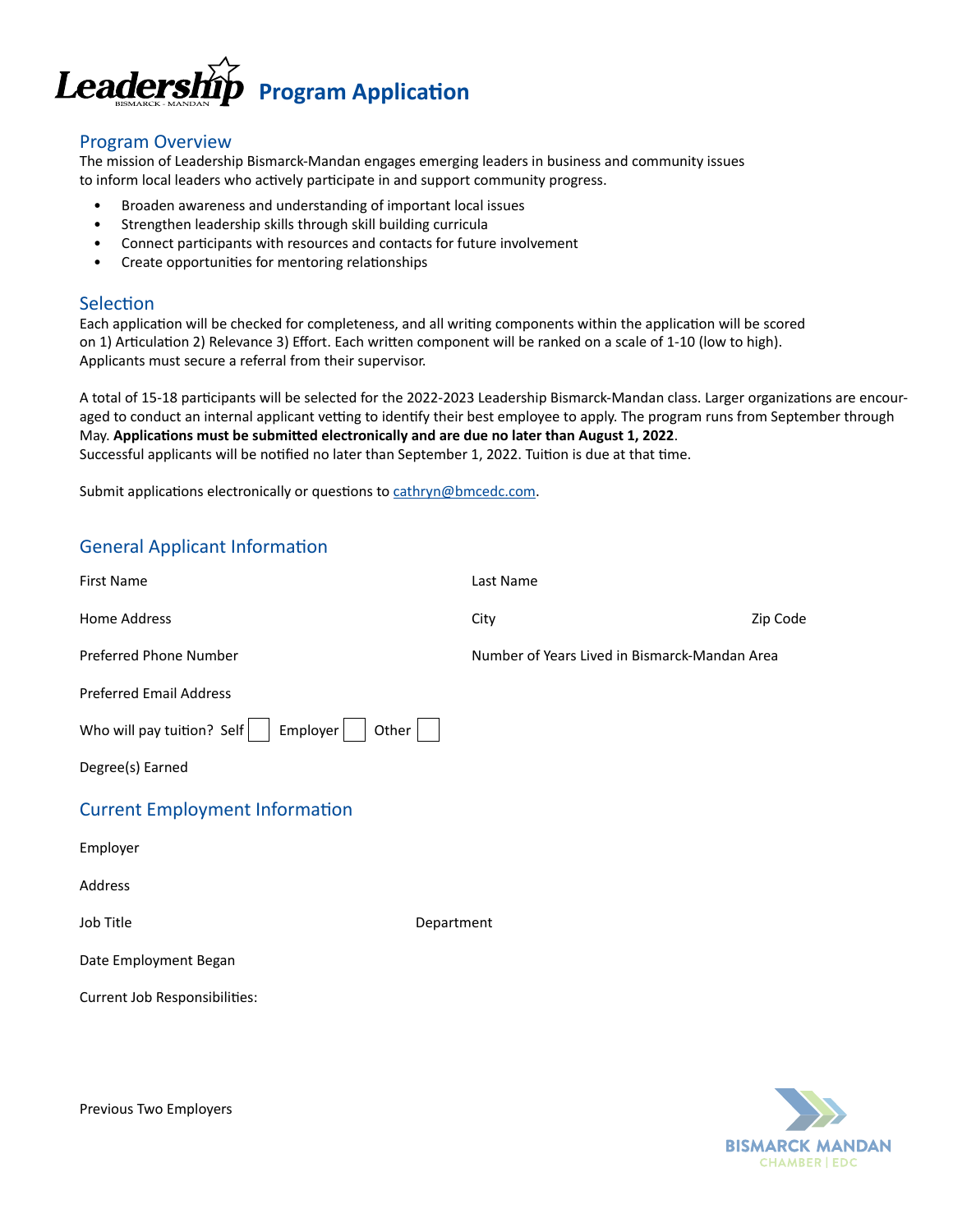

# **Questions**

List, in order of importance to you, the civic, business, social or religious activities you have participated in during the past five years. For each, indicate the extent of your involvement, offices held, awards received, or special recognition given. If you have none to list, please explain.

In 250 words or less, describe the objectives you hope to achieve by participating in LBM.

In 250 words or less, describe the achievements, accomplishments, skills, or responsibilities you consider your most important contributions to your community or workplace.

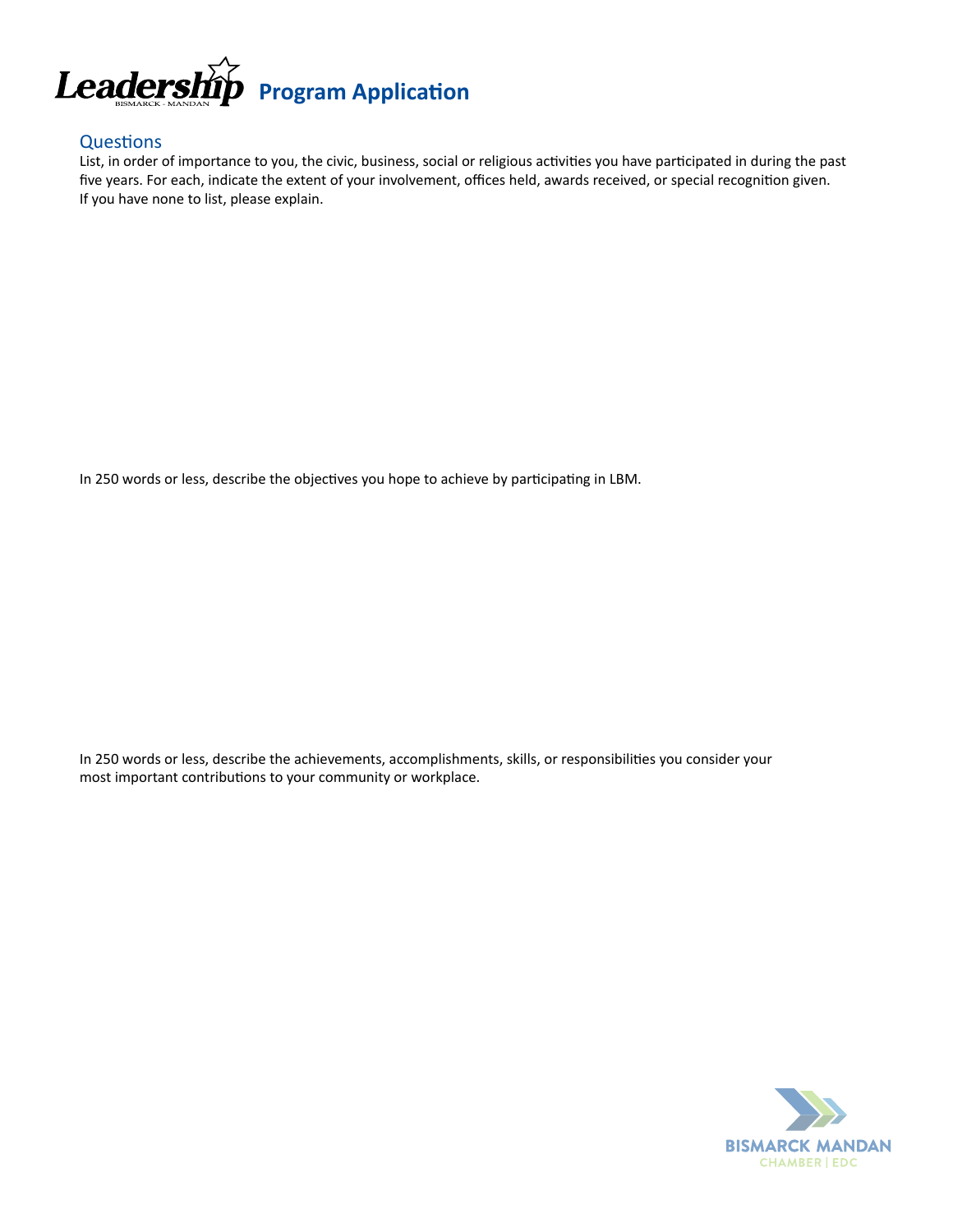

In 750 words or less, discuss an important community challenge/opportunity/issue and present some ideas to address that challenge/opportunity/issue.